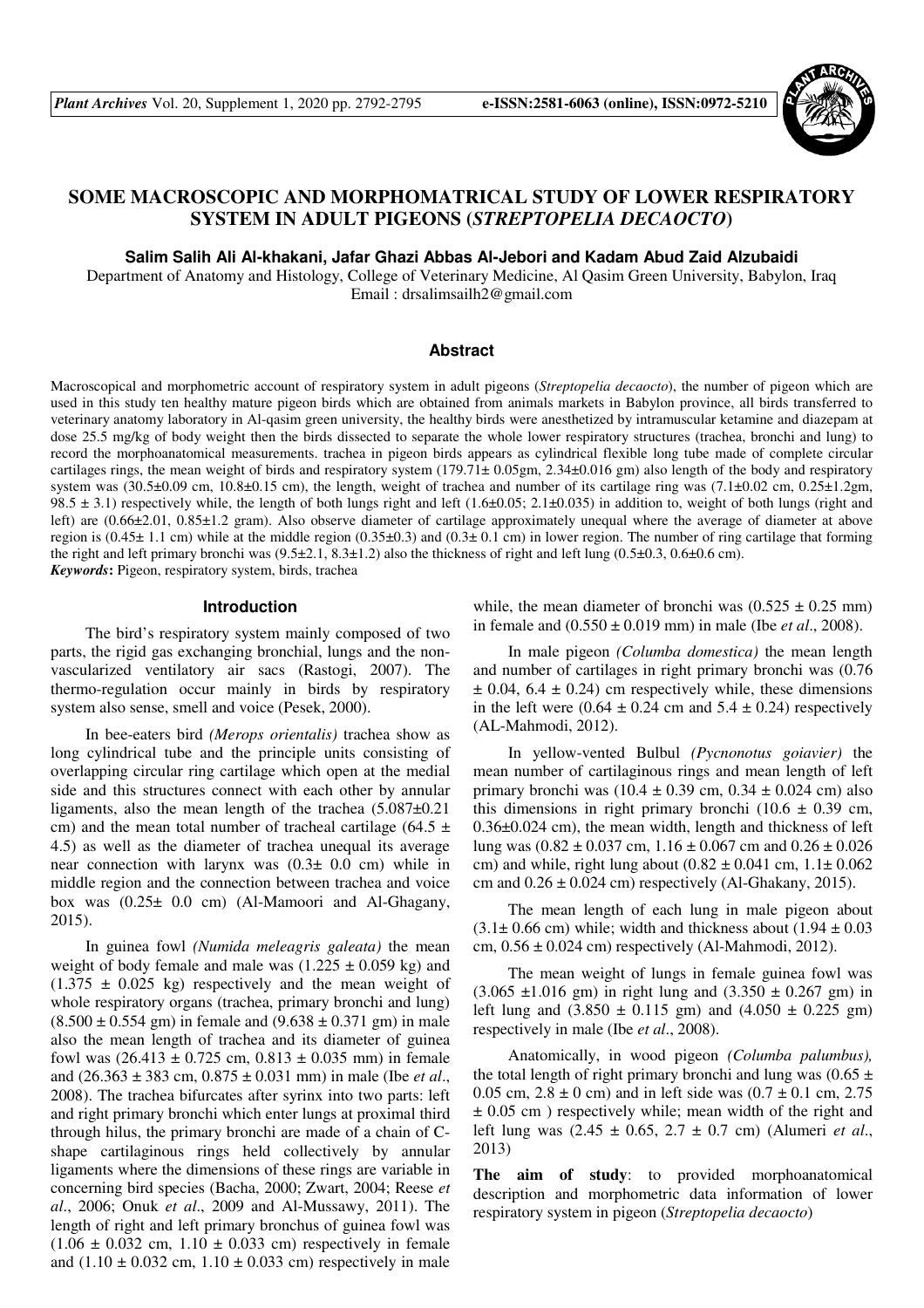## **Materials and Methods**

The number of pigeon used in current study were ten healthy mature pigeon birds (*Streptopelia decaocto*), which are obtained from animals markets in Babylon province, then transferred directly into the Al-Qasim green university, veterinary college, anatomy laboratory. The birds were anesthetized and sacrificed by used intramuscular injection of a combination ketamine and diazepam at dose 25.5 mg/kg of body weight (Schindala, 1999). For anatomical study, the body weight of each bird was estimated by aspiring balance then the birds dissecting with surgical sections along the abdominal and thoracic region to obtain on lower respiratory organs and recording of morphological measuring, the instruments which used as vernier-caliper, ocular lens and stage micrometer, sensitive balance and digital camera and to obtain on the following parameters:

- 1- Body length measurement of pigeon birds.
- 2- Length of respiratory system from first tracheal cartilage ring cranially to the end of lung, length of the trachea from first tracheal cartilage edge frontally into the last tracheal cartilage ring and length of two lung as well as thickness.
- 3- Record weights of each birds, respiratory organs, trachea and lungs.
- 4- Record the diameter of the trachea from three regions, above tracheal region, middle and lower region.
- 5- Calculate the cartilage rings number in trachea and bronchi.

### **Results**

The anatomical properties of the trachea in pigeon birds (*Streptopelia decaocto*) as cylindrical flexible long tube and the tube consisting of overlapping complete circular cartilages rings strapped with each other by annular ligaments Fig.  $(1 \& 2)$ . The trachea positioning along the neck ventrally and see the esophagus behind the dorsal aspect of the trachea and extend from the caudal edge of larynx (rostrally) to the first tracheosyringeal cartilage (caudally) figure (1). The mean weight of birds and respiratory system (from trachea to the end of lung)  $(179 \t .71 \pm 0.05 \t gm,$ 2.34±0.016 gm ) table (1) also length of the body and respiratory system was (30.5±0.09 cm, 10.8±0.15 cm) table (2). The length, weight of trachea and number of its cartilage rings was  $(7.1 \pm 0.02 \text{ cm}, 0.25 \pm 1.2 \text{ cm}, 98.5 \pm 3.1)$ respectively table  $(1 \& 2)$  while the length of right lung  $(1.6$  $\pm$  0.05 cm) and left (2.1  $\pm$  0.035 cm) table (2), for the more, the weight of both lung (right and left)  $(0.66 \pm 2.01 \text{ gm}, 0.85$  $\pm$  1.2 gm) table (1).

Observe diameter of cartilage approximately unequal where the average of diameter of trachea near connection with larynx (above region) is  $(0.45 \pm 1.1 \text{ cm})$  while at the middle region  $(0.35 \pm 0.3)$  and at the area connection between trachea and syrinx (Voice box, lower region) is  $(0.3 \pm 0.0 \text{ cm})$  table (4).

After syrinx the trachea divided to form left and right primary bronchi as short tube which unite the lungs from the visceral surface through the hilus, the number of ring cartilage that forming the right and left primary bronchi was  $(9.5 \pm 2.1, 8.3 \pm 1.2)$  table (3) also the thickness of right and left lung  $(0.5 \pm 0.3, 0.6 \pm 0.6 \text{ cm})$  table (5).

**Table 1 :** The mean weight of birds, respiratory system, trachea and right and left lung (gram),  $(n=10, M\pm S.E)$ 

| <b>Anatomical parameters</b> | Mean $\pm$ S.E    |
|------------------------------|-------------------|
| Weight of birds              | $179.71 \pm 0.05$ |
| Weight of respiratory system | $2.34\pm0.016$    |
| Weight of trachea            | $0.25 \pm 1.2$    |
| Weight of right lung         | $0.66 \pm 2.01$   |
| Weight of left lung          | $0.85 + 1.2$      |

**Table 2 :** The mean length of body birds, respiratory system, trachea and right and left lung with cm,  $(n=10, M\pm S.E)$ 

| <b>Anatomical parameters</b> | Mean $\pm$ S.E  |
|------------------------------|-----------------|
| Length of body               | $30.5 \pm 0.09$ |
| Length of respiratory system | $10.8 \pm 0.15$ |
| Length of trachea            | $7.1 \pm 0.02$  |
| Length of right lung         | $1.6 \pm 0.05$  |
| Length of left lung          | $2.1 \pm 0.035$ |

Table 3 : The mean number of tracheal cartilage rings and right and left of primary bronchi cartilage (n=10, M±S.E)

| <b>Anatomical parameters</b>              | Mean $\pm$ S.E |
|-------------------------------------------|----------------|
| Number of tracheal cartilage rings        | $98.5 \pm 3.1$ |
| Number cartilage of right primary bronchi | $9.5 + 2.1$    |
| Number cartilage of left primary bronchi  | $8.3 + 1.2$    |

**Table 4 :** The mean diameter of tracheal in above region, middle and lower region (n=10, M±S.E)

| <b>Anatomical parameters</b>         | Mean $\pm$ S.E |
|--------------------------------------|----------------|
| Diameter of trachea in above region  | $0.45 \pm 1.1$ |
| Diameter of trachea in middle region | $0.35 \pm 0.3$ |
| Diameter of trachea in lower region  | $0.3 \pm 0.0$  |

**Table 5 :** The mean thickness of right and left lung (n=10,  $M\pm S.E$ 

| <b>Anatomical parameters</b> | Mean $\pm$ S.E |
|------------------------------|----------------|
| Thickness of right lung      | $0.5 \pm 0.3$  |
| Thickness of left lung       | $0.6 \pm 0.6$  |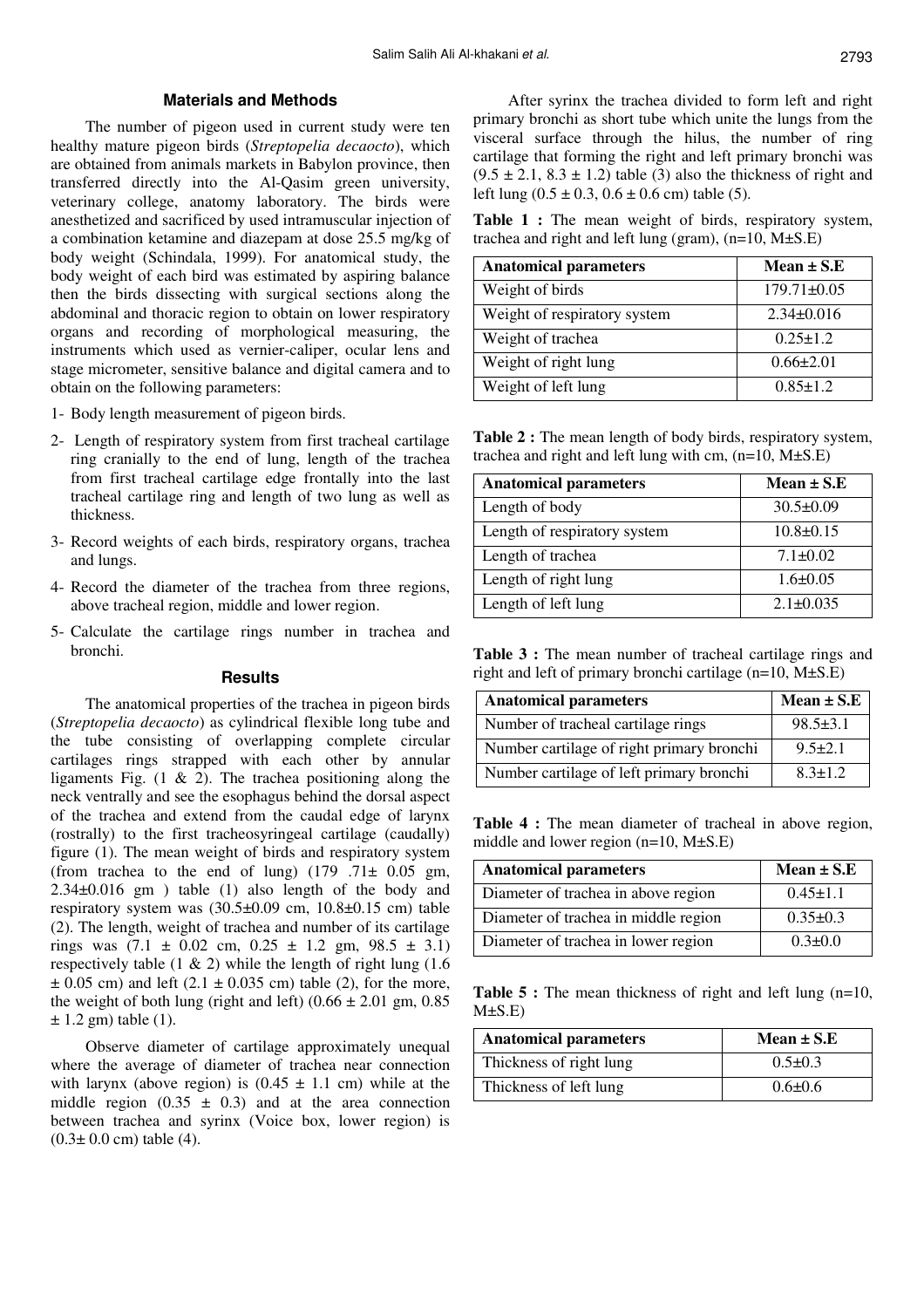

**Fig. 1 :** photograph illustrate L-larynx, T-trachea, S-syrinx, LPB-left primary bronchi, LL-left lung, RPB-right primary bronchi, RL-right lung

### **Discussion**

The trachea in pigeon birds (*Streptopelia decaocto*) as cylindrical flexible long tube consisting of overlapping complete circular cartilages rings which attached with each other by annular ligaments and extend along aspect of the neck ventrally also extend from the caudal end of larynx (rostrally) to first tracheosyringeal cartilage (caudally) our result was agreed with (Al-Mamorri; Al-Ghakany, 2015) in bee-eaters bird. The mean weight of pigeon birds and respiratory system (179 .71± 0.05 gm, 2.34±0.016 gm) our results differ with (Ibe *et al*., 2008) in Guinea fowl the mean weight of body and whole respiratory organs in female was  $(1.225 \pm 0.059 \text{ kg}, 1.375 \pm 0.025 \text{ kg})$  and in male  $(8.500 \pm 0.025 \text{ kg})$  $0.554$  gm,  $9.983 \pm 0.371$  gm) respectively because the weight of the respiratory system is directly proportional to body weight. The length of trachea and number of its cartilage rings was  $(7.1 \pm 0.02 \text{ cm}, 98.5 \pm 3.1)$ . The result not concord with (Al-Mamorri; Al-Ghakany, 2015) in bee-eaters when he was noted the mean length of trachea and its number of cartilage are  $(5.087 \pm 0.21 \text{ cm}, 64.5 \pm 4.5)$  also our result again differ with (Ibe *et al*., 2008) in female and male Guinea fowl the length of trachea  $(26.413 \pm 0.725)$ .

The length of two lungs in pigeon was  $(1.6 \pm 0.05 \text{ cm})$ in right lung and  $(2.1 \pm 0.035 \text{ cm})$  in left lung that's not similar with (Al-Ghakany, 2015) in yellow-vented bulbul the



**Fig. 2 :** Photograph illustrate T-trachea, S-syrinx, LPB-left primary bronchi, LL-left lung, RPB-right primary bronchi, RL-right lung

length of right lung in bulbul  $(1.1 \pm 0.062 \text{ cm})$  and left lung  $(1.16 \pm 0.067$  cm).

The weight of right and left lung in pigeon  $(0.66 \pm 2.01)$ gm,  $0.85 \pm 1.2$  gm), this results are not similar with (Ibe *et al*., 2008) in Guinea fowl were in female the weight of right and left lung  $(3.065 \pm 1.016 \text{ gm}, 3.350 \pm 0.267 \text{ gm})$  and in male  $(3.850 \pm 0.115 \text{ gm}, 4.050 \pm 0.225 \text{ gm})$  respectively.

The our observations in diameter of tracheal cartilage in pigeon approximately unequal where the average of diameter near connection with larynx was  $(0.45 \pm 1.1 \text{ cm})$  while at the middle region  $(0.35 \pm 0.3)$  and at the area connection between trachea and syrinx (Voice box) was  $(0.3 \pm 0.0 \text{ cm})$ this results agree with (Al-Mamorri and Al-Ghakany, 2015) when he also noted the diameter of trachea unequal in beeeaters bird (0.3±0.0 cm)near the connection with larynx and  $(0.25 \pm 0.0 \text{ cm})$  in the middle and the connection between trachea and voice box.

At the end of syrinx the trachea of pigeon divided into two short tube termed left and right primary bronchi which enter lungs through hilus that's concord with (Ibe *et al*., 2008) in Guinea fowl, (Al-Mahmodi, 2012) in male pigeon (*Columba domestica*) and (Al-Ghakany, 2015) in yellowvented bulbul.